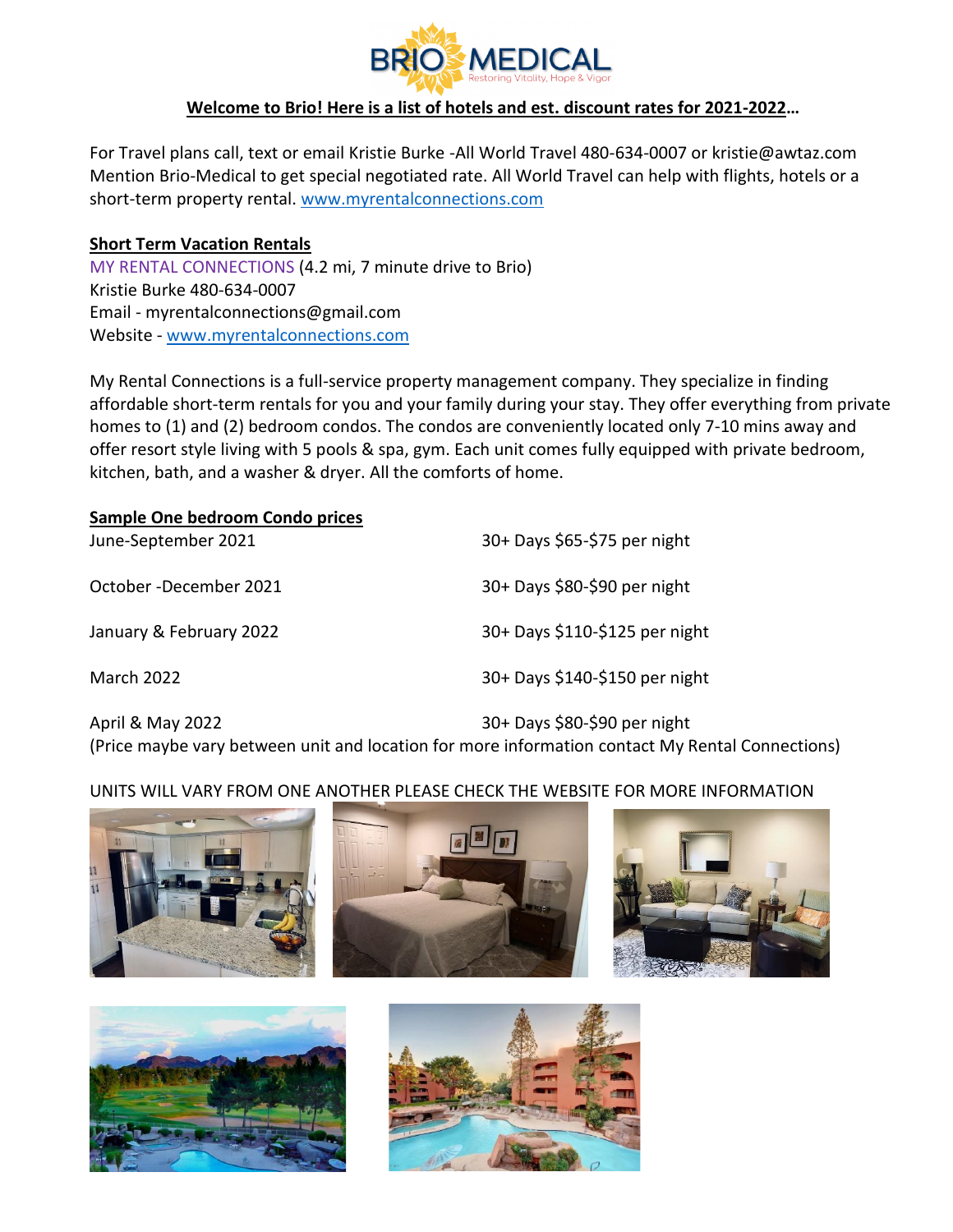

Suites on Scottsdale Rd *(0.9mi, 3 minutes to Brio)* Rebecca [scottsdale.suites9880@gmail.com](mailto:scottsdale.suites9880@gmail.com) 9880 N. Scottsdale AZ 85253. 480-368-1200 [https://www.hilton.com/en/hotels/sctmvhw-homewood-suites-phoenix-scottsdale/?SEO\\_id=GMB-HW-SCTMVHW](https://www.hilton.com/en/hotels/sctmvhw-homewood-suites-phoenix-scottsdale/?SEO_id=GMB-HW-SCTMVHW)

| April & May 2021        | 1-6 Days    | \$109.00 |
|-------------------------|-------------|----------|
| Rack Rate: \$209        | $30 +$ Days | \$89.00  |
| June-September 18, 2021 | 1-6 Days    | \$94.00  |
| Rack Rate: \$109        | $30 +$ Days | \$79.00  |
| September 19, 2021 to   | 1-6 Days    | \$109.00 |
| December 31, 2021       | $30 +$ Days | \$89.00  |





**AC Hotel Scottsdale North/Kierland** 15200 N Kierland Boulevard, Scottsdale AZ, 85254 Manager Brian Bell 602-932-0132 or email: [brian.bell@marriott.com](mailto:brian.bell@marriott.com)

| 2021<br>"Run of House" Rooms |       | MAR 17 - APR 11   APR 12 - MAY 31 |     | JUN $1 -$ SEP 11   SEP 12 - DEC 31 |
|------------------------------|-------|-----------------------------------|-----|------------------------------------|
| Nightly Rate                 | \$169 | S139                              | S99 | \$139                              |